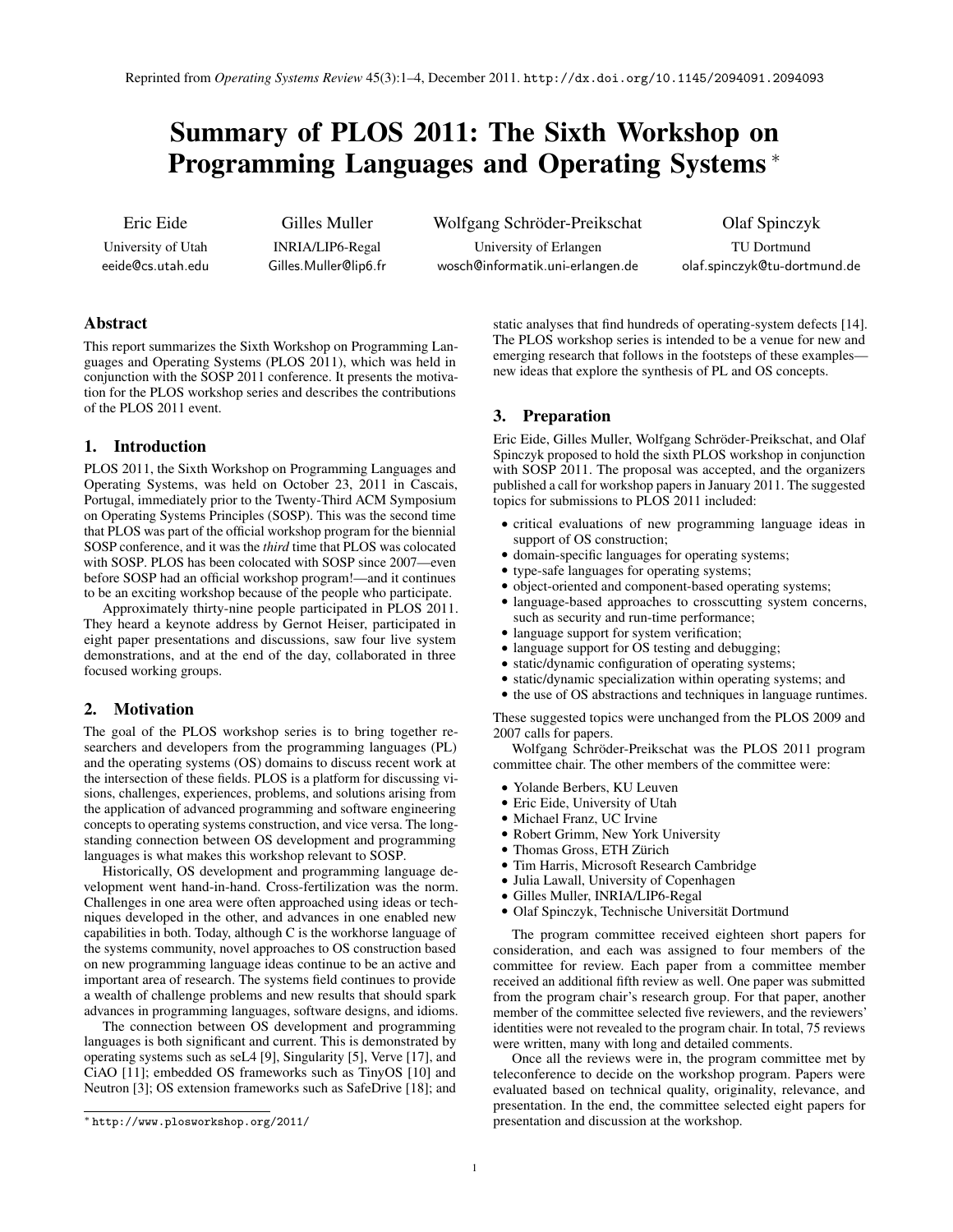## • Welcome and Keynote

- Keynote Address: *The Role of Language Technology in Trustworthy Operating Systems* Gernot Heiser (University of New South Wales and NICTA)
- Session 1a: Static Analyses
	- *Finding Resource-Release Omission Faults in Linux* Suman Saha (LIP6-Regal), Julia Lawall (DIKU, University of Copenhagen), and Gilles Muller (INRIA/LIP6-Regal)
	- *Configuration Coverage in the Analysis of Large-Scale System Software* Reinhard Tartler, Daniel Lohmann, Christian Dietrich, Christoph Egger, and Julio Sincero (Friedrich-Alexander University)

#### • Session 1b: Security

*Rounding Pointers — Type Safe Capabilities with C++ Meta Programming* Alexander Warg and Adam Lackorzynski (Technische Universität Dresden)

*Preliminary Design of the SAFE Platform* André DeHon, Ben Karel (University of Pennsylvania), Thomas F. Knight, Jr. (BAE Systems), Gregory Malecha (Harvard University), Benoît Montagu (University of Pennsylvania), Robin Morisset (École Normale Supérieure Paris), Greg Morrisett (Harvard University), Benjamin C. Pierce (University of Pennsylvania), Randy Pollack (Harvard University), Sumit Ray (BAE Systems), Olin Shivers (Northeastern University), Jonathan M. Smith (University of Pennsylvania), and Gregory Sullivan (BAE Systems)

#### • Session 2a: Dynamic Safety and Performance

- *Dynamic Deadlock Avoidance in Systems Code Using Statically Inferred Effects* Prodromos Gerakios, Nikolaos Papaspyrou (National Technical University of Athens), Konstantinos Sagonas (National Technical University of Athens and Uppsala University), and Panagiotis Vekris (National Technical University of Athens)
- *Using Declarative Invariants for Protecting File-System Integrity* Jack Sun, Daniel Fryer, Ashvin Goel, and Angela Demke Brown (University of Toronto)
- *Assessing the Scalability of Garbage Collectors on Many Cores* Lokesh Gidra, Gaël Thomas, Julien Sopena, and Marc Shapiro (Regal-LIP6/INRIA)
- Session 2b: Reversible Debugging
	- *URDB: A Universal Reversible Debugger Based on Decomposing Debugging Histories* Ana-Maria Visan, Kapil Arya, Gene Cooperman, and Tyler Denniston (Northeastern University)
- Session 3: Demonstrations
- Session 4: Working Groups and Wrap Up

### Figure 1. Workshop Program

## 4. Program

The PLOS 2011 program, summarized in Figure 1, kicked off with an invited keynote by Gernot Heiser. Following the keynote, the first paper session focused on static program analyses (two papers) and techniques for implementing secure systems (two papers). In the second paper session, the workshop participants discussed dynamic safety and performance (three papers) and reversible debugging (one paper). Following the paper presentations, in the third session, several authors demonstrated the systems that they had just described. This allowed workshop participants to interact closely and ask detailed questions. Finally, during the last workshop session, participants organized themselves into working groups to explore three topics that had been raised earlier in the day. These topics were (1) "systems-extensible" programming languages, (2) filesystem invariants, and (3) hardware-software interfaces and verification.

## 4.1 Keynote

Gernot Heiser from the University of New South Wales and NICTA started the workshop with a keynote that examined the role of programming-language technology in the implementation of trustworthy systems software. More specifically, he challenged the trend toward using type-safe and managed languages for building dependable systems.

Gernot decried the growing tendency to conflate type safety with stronger notions such as trustworthiness and security—i.e., to think that type safety implies other kinds of safety, which is most definitely not true! Instead, Gernot said that "trustworthiness is best achieved through functional correctness." For proving functional correctness, he noted that managed languages can sometimes get in the way because of the complexity of their runtimes. This complexity can also be a barrier to achieving high performance. To emphasize this point, Gernot compared the published IPC performance of the L4 and Singularity kernels and noted that L4's IPC was significantly faster—while also having a smaller trusted computing base (TCB) and having proven functional correctness. Finally, Gernot noted the practical need to incorporate (unsafe) legacy code in many systems. Insisting that everything be written in a type-safe language gets in the way of building useful things.

In contrast to the trend toward using type-safe languages for all system components, Gernot championed an approach that uses different languages for different parts of a system. He suggested that low-level languages—C and assembler—be used for implementing trustworthy bottom layers. Used correctly, such implementations can be amenable to reasoning and proofs of correctness. This is the approach taken by seL4 [9], which has a low-level implementation with associated proofs for functional correctness and integrity. Using the multi-language approach, the seL4 team is continuing to prove more properties about seL4, such as confidentiality. Gernot noted that this approach yields a trustworthy base for higher layers of a software stack, such as managed-language runtimes and applications written in managed code.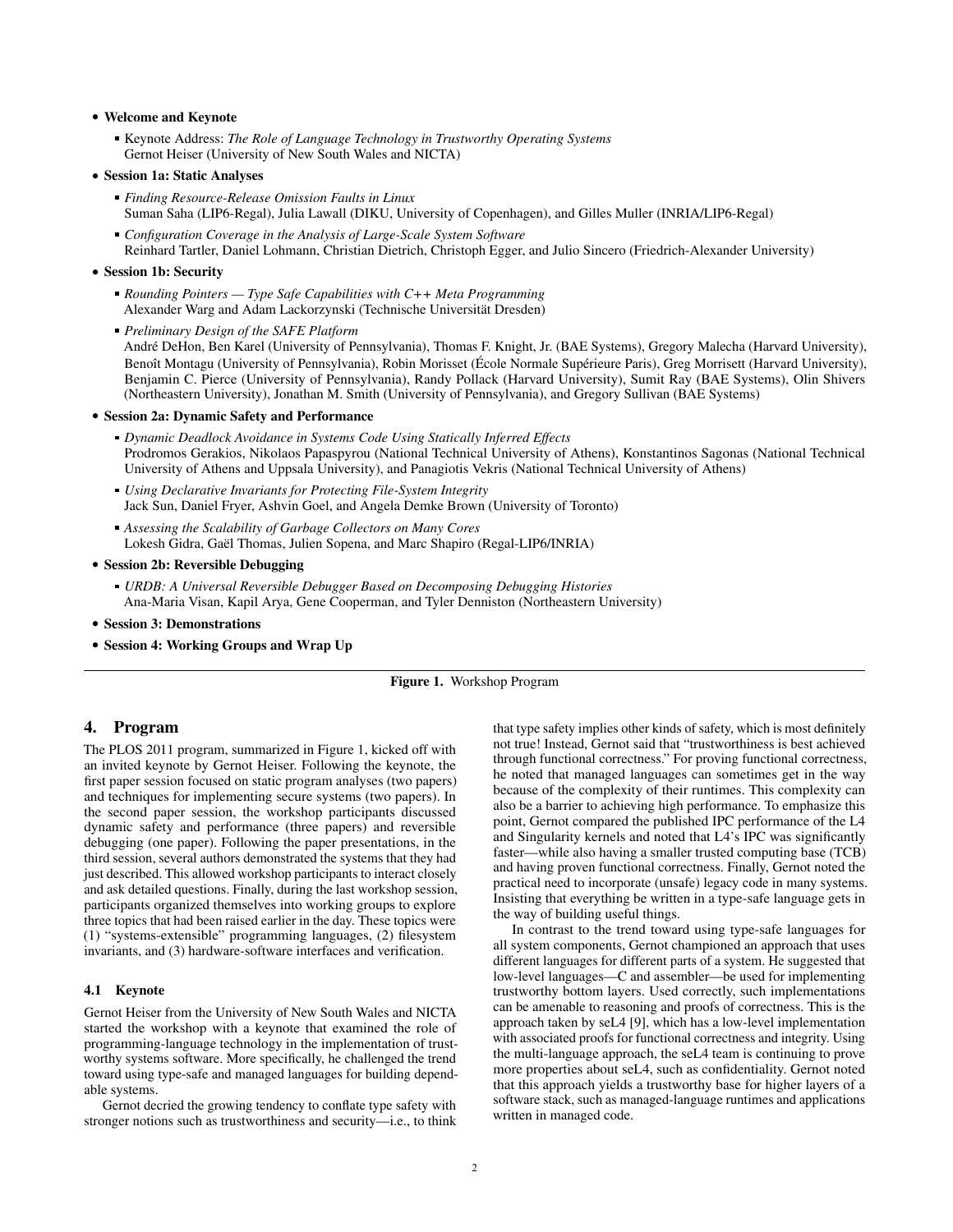To conclude, Gernot said that "we should stop kidding ourselves" about the contribution of type-safe languages in the construction of dependable systems.

#### 4.2 Sessions 1a and 1b: Static Analyses and Security

Suman Saha from LIP6-Regal started the first paper session with a presentation about resource-release omission faults in Linux. Such faults occur when an acquired resource is not properly freed along some execution path. Suman and his coauthors implemented a static analysis to detect such errors in the Linux code base. It works by (1) identifying the set of resource-releasing operations in a function's error-handling code, (2) comparing the error-handling blocks with each other to find missing operations, and (3) applying heuristics to decide if omitted operations correspond to resource-release faults. This approach accounts for the fact that in Linux, the correct choice of a resource-releasing operation is sometimes context sensitive. Using their analyzer, Suman and his colleagues found more than 100 faults in Linux 2.6.34 drivers.

In the second talk, Reinhard Tartler discussed "configuration coverage." Systems written in C are statically configured using a preprocessor (CPP), and for large systems, configuration can be both complex and problematic. For example, the Linux kernel has more than 11,000 configurable features and the standard "allyesconfig" kernel configuration includes only 78% of all the selectable code blocks in Linux 2.6.35. To make the remaining code blocks more readily available to analyzers and testers, Reinhard and his colleagues extended their UNDERTAKER toolchain to find a set of kernel configurations that maximize the number of blocks included in at least one configuration. It does this by using a SAT solver to find values for CPP symbols that control code inclusion and exclusion. Using this approach, they were able to include 94% of all selectable code blocks in their configuration set.

The second half of the session focused on security. Alexander Warg started this half by describing techniques for representing kernel-protected object capabilities as C++ "smart pointers." Smart pointers allow a C++ programmer to invoke operations on kernel objects through the usual method-call syntax. In Warg's system, the internal representation of a smart pointer to a kernel object is just an integer—not a memory address. This is an efficient representation of capabilities, but it is tricky to implement because of the assumptions that C++ compilers make about pointers and objects' memory layouts. Warg presented the details of making the smartpointer abstraction work with all the machinery of C++. Warg's presentation was a motivator for the working group on systemsextensible programming languages, which was held in the afternoon.

The last talk of the session was given by Benoît Montagu, who described SAFE: a security-focused, clean-slate redesign of the entire computer stack, from hardware to applications. SAFE is motivated by two modern developments in computing. First, formal methods have matured and are now capable of proving properties about real systems, such as complete instruction-set architectures (ISAs). Second, hardware resources are so abundant that it makes sense to (1) reconsider complicated features that make it difficult to reason about complete systems, such as virtual memory, and (2) devote hardware to ensuring the correct operation of the complete system, including adherence to security policies. The SAFE hardware, for example, includes a tag-management unit that can enforce information-flow rules on every instruction. The SAFE project started only recently. Most of the effort so far has focused on the design of Breeze, a new programming language for SAFE, and the design and semantics of the new hardware ISA.

#### 4.3 Sessions 2a and 2b: Safety, Performance, and Debugging

In the afternoon paper session, Konstantinos Sagonas described a new tool for implementing dynamic deadlock avoidance in systems code. The first part of the tool is a static analyzer for C programs that use pthreads: for each lock operation and function call, the analyzer computes a "continuation effect," which is a sequence of future lock and unlock events. The program is then instrumented with the effects and compiled. The second part of the tool is a runtime system—a pthread library replacement—that uses the continuation effects to avoid deadlocks. When a thread attempts to take a lock  $L$ , the runtime computes the "future lockset" of  $L$ : this is the set of locks that may be acquired before  $L$  is released. The thread can acquire  $L$ only if all the locks in its future lockset are available. Experiments show that this technique imposes only a modest overhead.

In the second talk, Jack Sun from the University of Toronto presented Recon, a framework for protecting the integrity of filesystem metadata. Recon operates between a filesystem and an underlying block-storage layer: it imposes a set of rules at this interface to enforce filesystem consistency at run time. Jack's talk focused on the programming-language aspects of Recon, which are implemented in Datalog. As changes occur to the filesystem, Recon computes change records and represents these as facts in a Datalog environment. Consistency rules are also written in Datalog: they are predicates that evaluate to true when a consistency violation occurs. Recon is currently implemented for a test user-level filesystem, and their experience with Datalog has been promising. In the future, Jack and his coauthors intend to integrate Recon into a hypervisor.

Lokesh Gidra turned the workshop focus toward performance in particular, toward the performance scalability of concurrent garbage collectors. Lokesh and his colleagues studied the behavior of the concurrent collectors in the OpenJDK 7 Java Virtual Machine running on a NUMA machine with 48 cores (8 nodes with 6 cores each). From their experiments, they concluded that the existing collectors do not scale with the number of GC threads. Lokesh identified three issues that hindered scalability. The first was the cost of remote scanning, which was frequent and not NUMA-aware. The second was the cost of remote object copying, which was also frequent and expensive because of a lack of node affinity between GC threads and their local allocation buffers. The third issue was the implementation of load balancing between GC threads.

The last talk was given by Ana-Maria Visan from Northeastern University, who presented URDB: a universal reversible debugger. A reversible debugger allows one to "go backward" in the execution of the software under examination. URDB is layered on top of existing debuggers to add reversibility; Visan and her colleagues have done this for GDB, Python, MATLAB, and Perl, and they claim that reversibility can be added to a debugger in less than a day. URDB's reversibility is based on checkpointing, restarting, and reexecuting debugger-session histories. It also requires decomposing debugger actions so that commands such as "reverse step" can work when the previous command was not "step." Visan concluded with experimental results that show that URDB runs at acceptable, interactive speeds. On one benchmark, URDB was 5,200 times faster than the target-record mode of GDB 7.2.

#### 4.4 Demonstrations

Following the paper presentations, the PLOS attendees turned their attention to demonstrations. Four of the systems described in the paper sessions were demonstrated during the workshop. Suman Saha presented his tool that analyzes Linux code for resource-release omission faults. At the same time, Reinhard Tartler demonstrated the UNDERTAKER toolchain and showed how he and his coauthors used it to obtain the configuration-coverage measures in their paper. Konstantinos Sagonas demonstrated his group's system for avoiding deadlocks. Using a small test program, he showed that the test was prone to deadlocks when run with the normal pthread library, and that the test always ran without deadlocks when it used his new runtime. Finally, Ana-Maria Visan presented URDB and used it to run test programs in reverse.